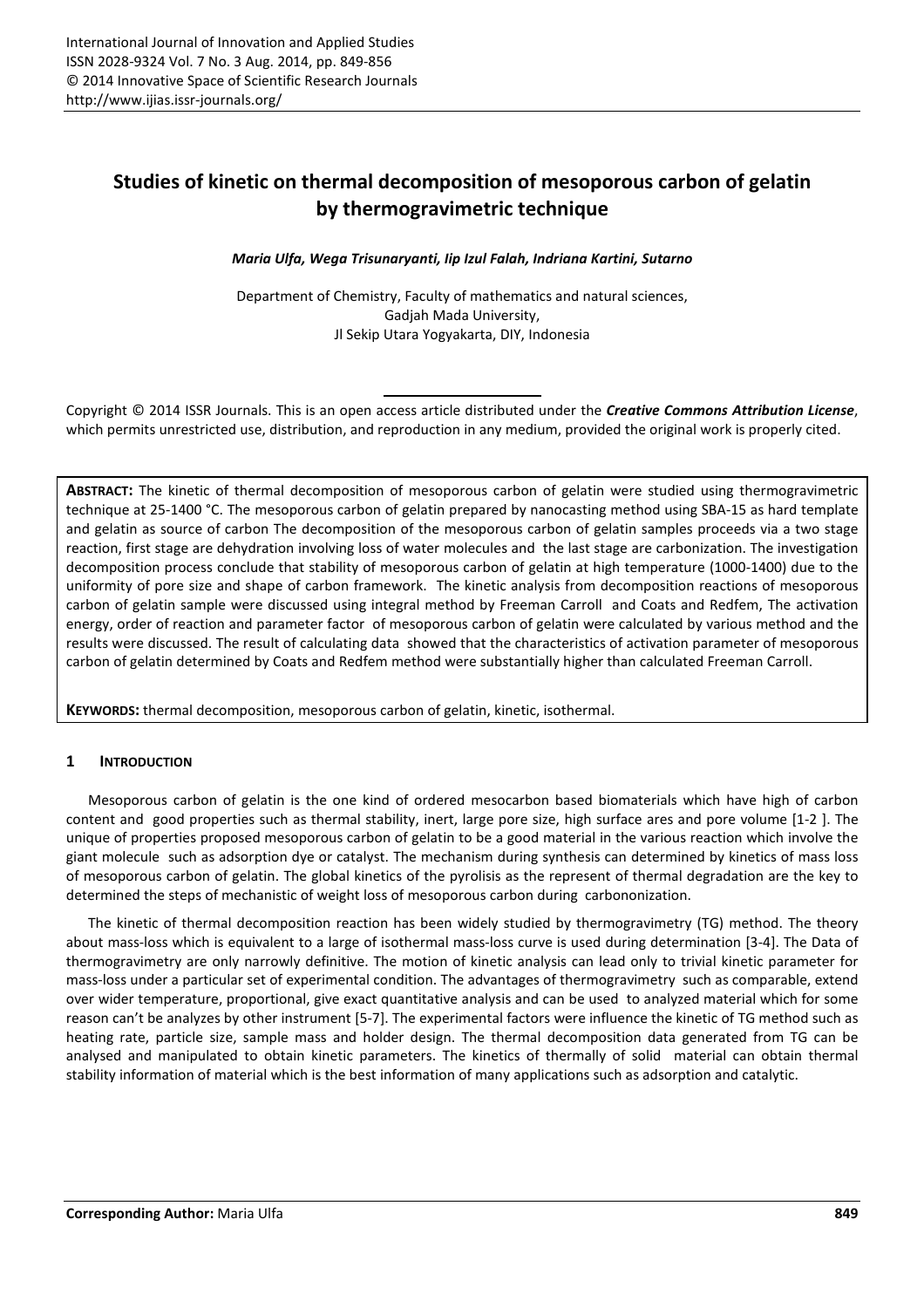#### **MATHEMATICAL METHODE**

In the case of dehydration and carbonization process, the kinetic calculation from thermogravimetric data have foundation based on the formal kinetic equation [8-9] :

$$
\frac{dx}{dt} = -kx^n \tag{1}
$$

$$
-dx = dw
$$
\n
$$
-\int_{x_0}^{x} dx = \int_{0}^{w} dw
$$
\n(1.b)

$$
x_0 \t 0 \t (1)
$$

$$
-(x-x_0) = w-0 \tag{1.c}
$$

$$
at t_{\infty}; \quad -(x_{\infty}-x_0)=w_{\infty} \qquad (1.6)
$$

$$
so, \qquad (m_0 - m_\infty) = w_\infty \qquad (1.8)
$$

By substitution Eq 2d to (2.a) , the obtain equation is:

$$
\int_{m_0}^{m} \frac{-dx}{m_0 - m_\infty} = \int_0^w \frac{dw}{w_\infty} \n\int_{m_0}^{m} -dx = \frac{m_0 - m_\infty}{w_\infty} \int_0^w dw
$$
\n(1.9)

$$
-\int_{m}^{m_{\infty}} dx = \int_{w}^{w_{\infty}} \frac{m_0 - m_{\infty}}{w_{\infty}} dw
$$
 (1.h)

$$
-(m_{\infty}-m)=\frac{m_0-m_{\infty}}{w_{\infty}}(w_{\infty}-w)
$$
 (1.i)

$$
\frac{m - m_{\infty}}{w_{\infty} - w} = \frac{(m_0 - m_{\infty})}{w_{\infty}} \tag{1.}
$$

Where x is the mass sample of species undergoing reaction, n is the order of reaction and the kinetic constant (k) can be expressed by an Arrhenius law from the temperature dependence is expressed by equation of Arrhenius [10-12] :

$$
k = A e^{-E/RT}
$$

(2)

Where A is the preexponential factor, E is activation energy and R is the gas law constant.

Is it usual to express the rate of weight loss as a function of the ratio  $m_0/W^{\sim}$  (usually called 'weight fraction', or 'mass fraction', the relationship of X to mass-loss, w, is given by the equation

$$
\frac{dx}{dw} = -\left(m_0 - m_\infty\right) /_{W\infty} \tag{3}
$$

Where mo is the initial mass of the sample and w~ is the maximum mass-loss. The integration of both side of Eq (3) obtained the equation below

$$
\frac{x}{w_{\infty}-w} = \frac{(m_0 - m_{\infty})}{w_{\infty}}
$$
\n
$$
\text{As our based assumption, if} \qquad m_0 - m_{\infty} = m
$$
\n
$$
\text{So,} \qquad \qquad dx = dm
$$
\n(4)

Freeman and Carrol obtained the equation (5) by substitution of Eq 2 and 4 into Eq 1 as the first step and by differentiation of the result form as the second step [7-8].

$$
\frac{-\left(\frac{E}{2.3R}\right)\Delta\left(\frac{1}{T}\right)}{(\Delta\log W_r)} = -n + \frac{\Delta\log^{dW}/dt}{(\Delta\log W_r)}
$$
(5)

where  $W_r = w_c$ , we is weigth loss maximum and w is weight loss of total reaction at time t. The plot of

$$
\frac{\Delta \log^{dW}/dt}{(\Delta \log W_r)}
$$
 versus  $\frac{10^3 \Delta(\frac{1}{T})}{(\Delta \log W_r)}$  produce the slope as activation energy and intercept as order of reaction.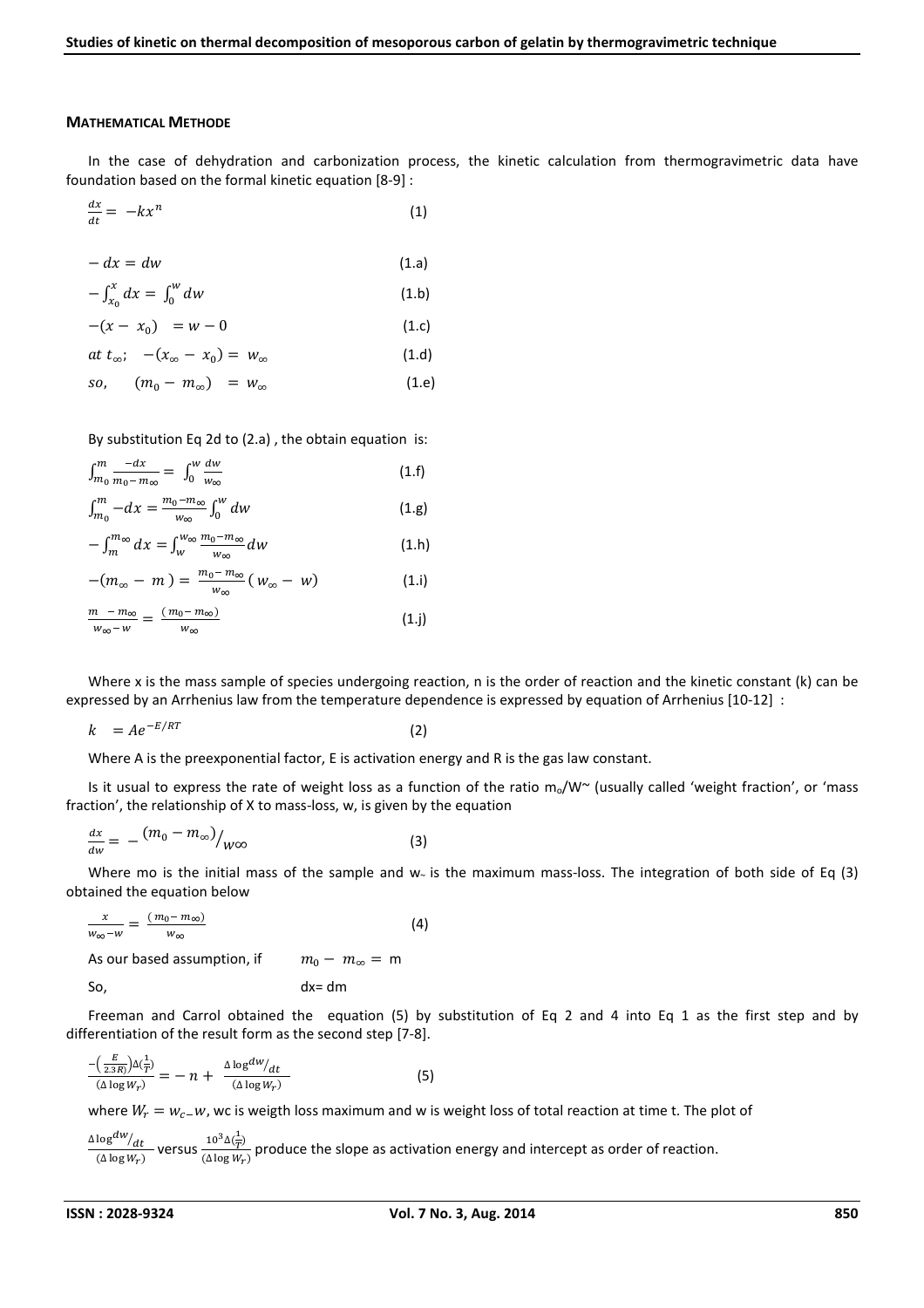$$
\log\left\{\frac{1-(1-\alpha)^{1-n}}{T^2(1-n)}\right\} = \log\frac{AR}{aE}\left[1-\frac{2RT}{E}\right] - \frac{E}{2.3RT}
$$
(6)

Where  $\alpha$  is the fraction of sample that decomposed at time t, a is heating rate. The Coats and Redfern express the equation (6) by transposition Eg 3 and 4 as the first step and by integration the result form as last step [9-10]. The activation energy obtained from the slope of straight line from the plot between  $\log\left\{\frac{1-(1-\alpha)^{1-n}}{T^2(1-n)}\right\}$  versus 1/T where  $n=1$  .

Moreover, the kinetic thermal thermogravimetric analysis of mesoporous carbon of gelatin used viarious mathemathical methods are never reported before. Based on the above consideration, the authors undertaken, this paper primarily focuses on the study of kinetic of the thermal decomposition of mesoporous carbon of gelatin. The synthesis and characterization of mesoporous carbon of gelatin has been reported in our previous paper [1-2] In the present study, the kinetics of the thermal decomposition mesoporous carbon of gelatin were studied using different various theoretical method. The correlation among theoretical method were discussed. The thermal stability of the product were investigated by thermogravimetric analysis (TGA) and differential scanning calorimetry ( DSC). The results of Kinetic analysis of data of thermogravimetric sample of mesoporous carbon of gelatin were discussed.

## **2 EXPERIMENTAL SECTION**

## **2.1 MESOPOROUS CARBON OF GELATIN EXTRACTION**

Mesoporous carbon material was synthesized by using SBA-15 mesoporous material as a silica template (particle size 0,1  $\mu$ m, pore diameter 7-8 nm, surface area 550 m<sup>2</sup>/g, pore volume 1,0 cm<sup>3</sup>/g) and gelatin as the carbon source which prepared in our previously wor[ ]. In a typical synthesis of mesoporous carbon, 1 g of template (mesoporous silica material) was added to a solution obtained by dissolving 1 g of gelatin and 0.32 g of  $H_2SO_4$  in 16 g of water, and keeping the mixture in an oven for 7 h at 110 °C. Subsequently, the oven temperature was raised to 150 °C for 7 h. In order to obtain fully polymerized and carbonized gelatin inside the pores of the silica template, 0,5 g of gelatin, 0.11 g of H<sub>2</sub>SO<sub>4</sub> and 5 g of water were again added to the pre-treated sample and the mixture was subjected to the thermal treatment described above. The template–polymer composites were then pyrolyzed in a nitrogen flow at 900 °C and kept under these conditions for 3 h to carbonize the polymer. The mesoporous carbon was recovered after dissolution of the silica framework in NaOH 2 M at temperature of 70°C, by filtration, washed several times with ethanol, and dried at 120 °C produced the mesoporous carbon of gelatin sample.

## **2.2 CHARACTERIZATION**

TG analysis was carried out simultaneously with DTA measurements using a Setaram TG– DTA 92 apparatus under dry air, flowing at a constant rate. The heating rates were 5 K/min. DSC measurements were performed with a Perkin Elmer 7 or a Pyris 1 apparatus, between 253 and 333 K at a heating rate of 5 or 10 K/min, under nitrogen flow. Since the thermal response is mainly due to 8CB, for comparison the curves were normalized to its amount in the corre- sponding composit. Differential scanning calorimetry (DSC) analyses were carried out on a Netzsch DSC 204 calorimeter (Netzsch, Germany). Samples of about 6 mg weight were placed in an aluminum pan with a pierced lid, placed in a DSC oven, and heated from 25 to 1400 °C at a heating rate of 5°C/min. The measurements were conducted under a nitrogen atmosphere. An empty pan was used as a reference.

## **3 RESULT AND DISCUSSION**

The results of the DTA-TG of mesoporous carbon of gelatin (MCGe) in flowing nitrogen showed in Fig.1. MCGe starts to lose water at temperatures slightly above room temperature (35-120 °C) to produce the anhydrous mesoporous carbon of gelatin at about 320°C. The results show how the peaks in the DTA correspond closely to the weight changes observed on the TG trace. The broad endothermic dehydration clearly shows one minima in air at about 120°C. The TG curve, however, shows that dehydration proceeds in two steps, the first stage represent the loss of water molecules for temperature range at 50- 280°C and the last stage was carbonization represent the los of monoxide and dioaxide carbon molecules for temperature range at 900- 1200°C. Nothing weight loss of any molecul at 320-900 °C means the frame work of anhydrous mesoporous carbon of gelatin was stabil due to completely pore filing by nanocasting strategy followed by pyrolitic step at 900 °C. In addition, mesoporous carbon of gelatin show the high thermal stability at 1200-1400 °C with the total weight loss up to 20% means the uniformity and the regular structure of carbon can minimize carbonization effect as one of destruction process.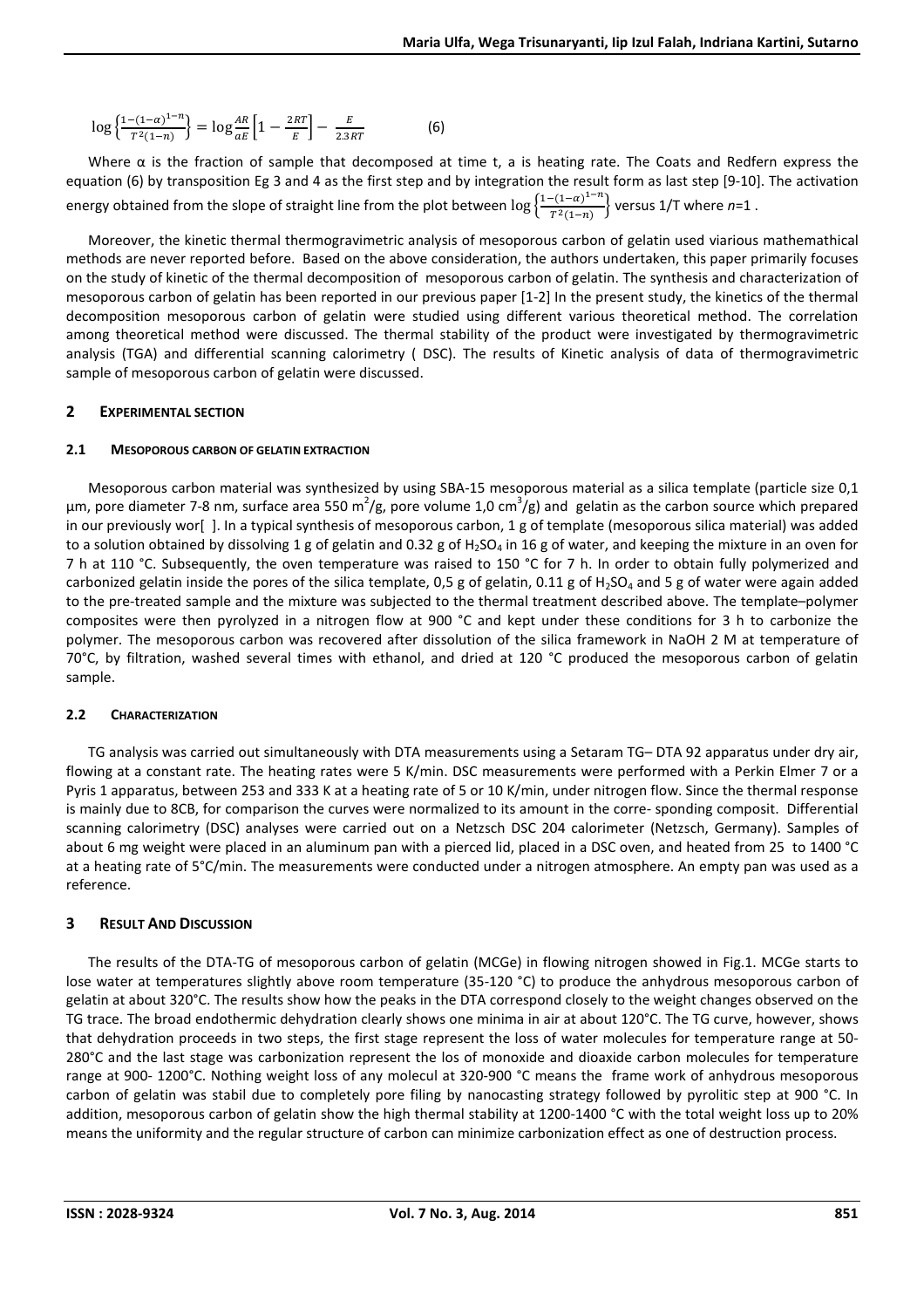

*Fig 1. DTA Profile of mesoporous carbon of gelatin* 

Fig 1 showed the structural organization and rearragenment type in general DTA curve peaks analysis theory. Mesoporous carbon of gelatin at temperature 9001-1200 °C showing the structural organization of carbon followed by weight loss of carbon oxide. At the end, mesoporous carbon showing the rearrangement step at 1200-1400 °C represent the pre-grafitization process.

The DTA curves reveal that dehydration may involve decomposition in stages: incongruent melting and evaporation of liquid water [9-10]. The TG curves showed that the decomposition of th he anhydrous mesoporous carbon of gelatin proceeds in one step with the expected loss in weight to break chain of from mesoporous carbon of gelatin and with the simultaneous loss of acetone and carbon dioxide. In nitrogen, the DTA curve showed a dented endothermic peak at about 320 °C, which indicates that the main mesoporous carbon of gelatin decomposition occurs in at least two stages. The twostage decomposition of the anhydrous mesoporous carbon of gelatin may indicate at least partially, as in the chain of mesoporous carbon of gelatin, the presence of an intermediate mixed acetate-oxide vapor occurs on contact with the oxygen, with the consequent marked exothermal activity. The endothermal salt. In air, however, decomposition of the acetone decomposition at about 300 and 320°C. is overshadowed by the exothermal reaction giving two well-defined steps in the DTA and with peak temperatures



*Fig 2. The crystalinity profile by Extrapolating curve of DTA from mesoporous carbon of gelatin*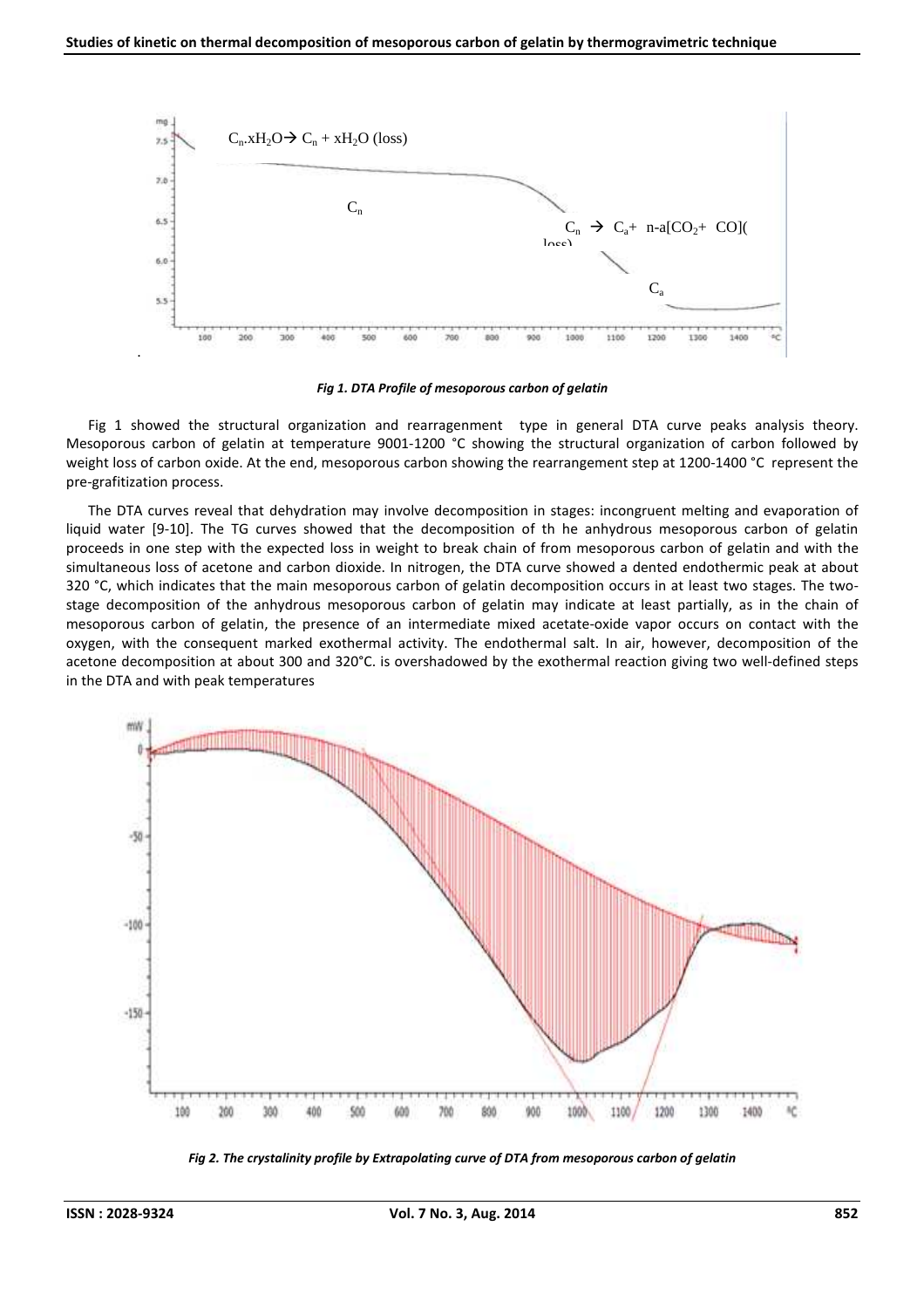The quantitative analysis of material to obtain the crystalinity information was describe in previous literature [11-18 ]. The information about the decomposition from manganese(II) oxalate dihydrate and manganese(II), oxalate trihydrate, sodium oxalate, potassium metaperiodate potassium bromated obtained by ∆H data [18-22]. Table 1 was used to identify the uniformity of mesoporous carbon of gelatin during decomposisition. The high crystalinity and peak height of heat flow (table 1 and Fig 2) represent that the amorphous mesoporous carbon of gelatin have the regular morphology closely with the crystal material. The ∆H data reperesent the tha phase transition hydrous carbon to anhydrous carbon followed by the pure carbon formation.

| Parameter                     | Value               |  |  |
|-------------------------------|---------------------|--|--|
| Crystalinity                  | $4.58x10^{6}$ %     |  |  |
| Integral                      | $-352.29x10^{3}$ mJ |  |  |
| Integral normalized           | $-45.75x103 J/g$    |  |  |
| ΔН                            | 1 J/g               |  |  |
| Onset                         | 518,74 °C           |  |  |
| Peak Height                   | 110,46 mW           |  |  |
| Peak                          | 977.59 °C           |  |  |
| <b>Extrapolarization peak</b> | 1084.20 °C          |  |  |
| <b>End set</b>                | 1272.01 °C          |  |  |
| Peak width                    | 510.07 °C           |  |  |
| Right limit                   | 1497.66 °C          |  |  |
| Left limit                    | 36.07               |  |  |
| Heating rate                  | 10 °C/min           |  |  |

#### *Tabel 1. The output data of Cristalinity from DTA DSC measurement of mesoporous sample of gelatin*



*Fig 3. DTA enthalpy and heat flow profile of mesoporous carbon of gelatin*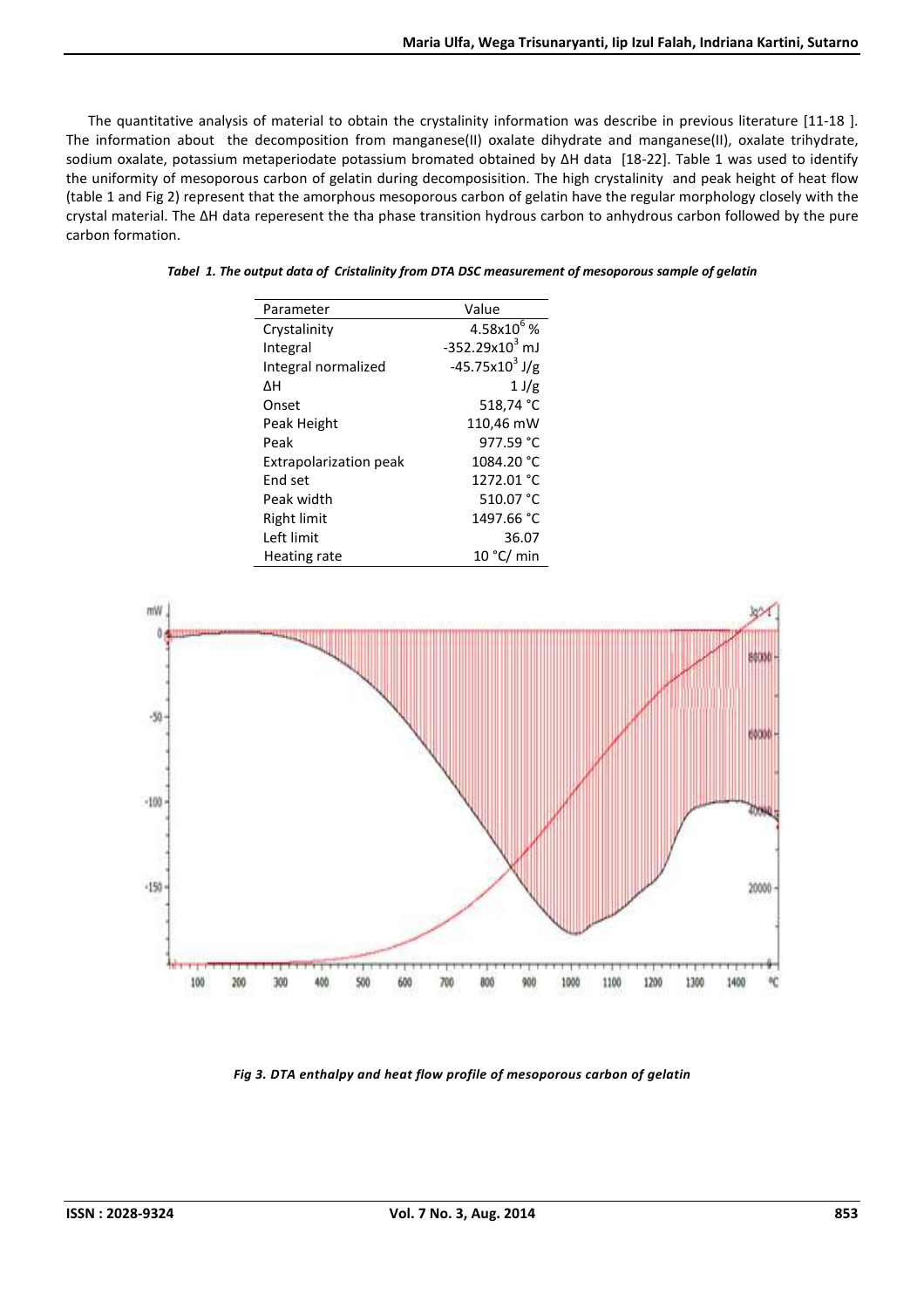

*Fig 4. Enthalpy Profile of mesoporous carbon of gelatin* 

Fig 3 showed the enthalpy and heat flow profile of mesoporous carbon of gelatin The net area of the endothermic peak in the 320-1300 °C temperature range should be directly related to the volatile matter content of carbon. Fig showed the three region of endotermic reaction were observed, first stage as dehydration peak in the range 25-200 °C, second stage very abroad endothermic peaks that spans the range from 350-1350 °C and endothermic peak at temperature >> 1400C. the broad reaction from 350-1350 °C probably correspond to pyrolytic fragmentation of the carbon skeletal structure in sample and pre reaarengement structure at >>1400 °C. Fig 4 showed the the enthalpy of mesoporous carbon at the different furnace temperature. The average enthalpy at each temperature heating is 70,07 KJ/g. The result conclude that the increasing temperature influence to increasing the enthalpy of regular material.

| Methode           | T(C)      | $E$ (KJ/mol) | n    | A/min                         |
|-------------------|-----------|--------------|------|-------------------------------|
| Freeman & Carroll | 100-300   | 2.03         | 1.00 | 5.36 $x10^5$                  |
|                   | 300-600   | 10.22        | 1.01 | $1.19x10^{4}$                 |
|                   | 600-900   | 45.34        | 1.34 | $1.32X10^{4}$                 |
|                   | 900-1200  | 58.55        | 0.75 | 5.05 $\times$ 10 <sup>5</sup> |
|                   | 1200-1490 | 80.75        | 2.05 | 5.45 $x10^5$                  |
| Coats and Refern  | 100-300   | 2.50         | 1.00 | 5.40 $\times$ 10 <sup>5</sup> |
|                   | 300-600   | 11.22        | 1.11 | $1.30x10^{4}$                 |
|                   | 600-900   | 48.34        | 1.40 | $1.40X10^{4}$                 |
|                   | 900-1200  | 59.55        | 0.80 | 5.40 $\times$ 10 <sup>3</sup> |
|                   | 1200-1490 | 85.75        | 2.10 | 5.45 $x10^5$                  |

*Table 2. Kinetic parameters of mesoporous carbon of gelatin sample by Freeman Carroll and Coats and Redfern*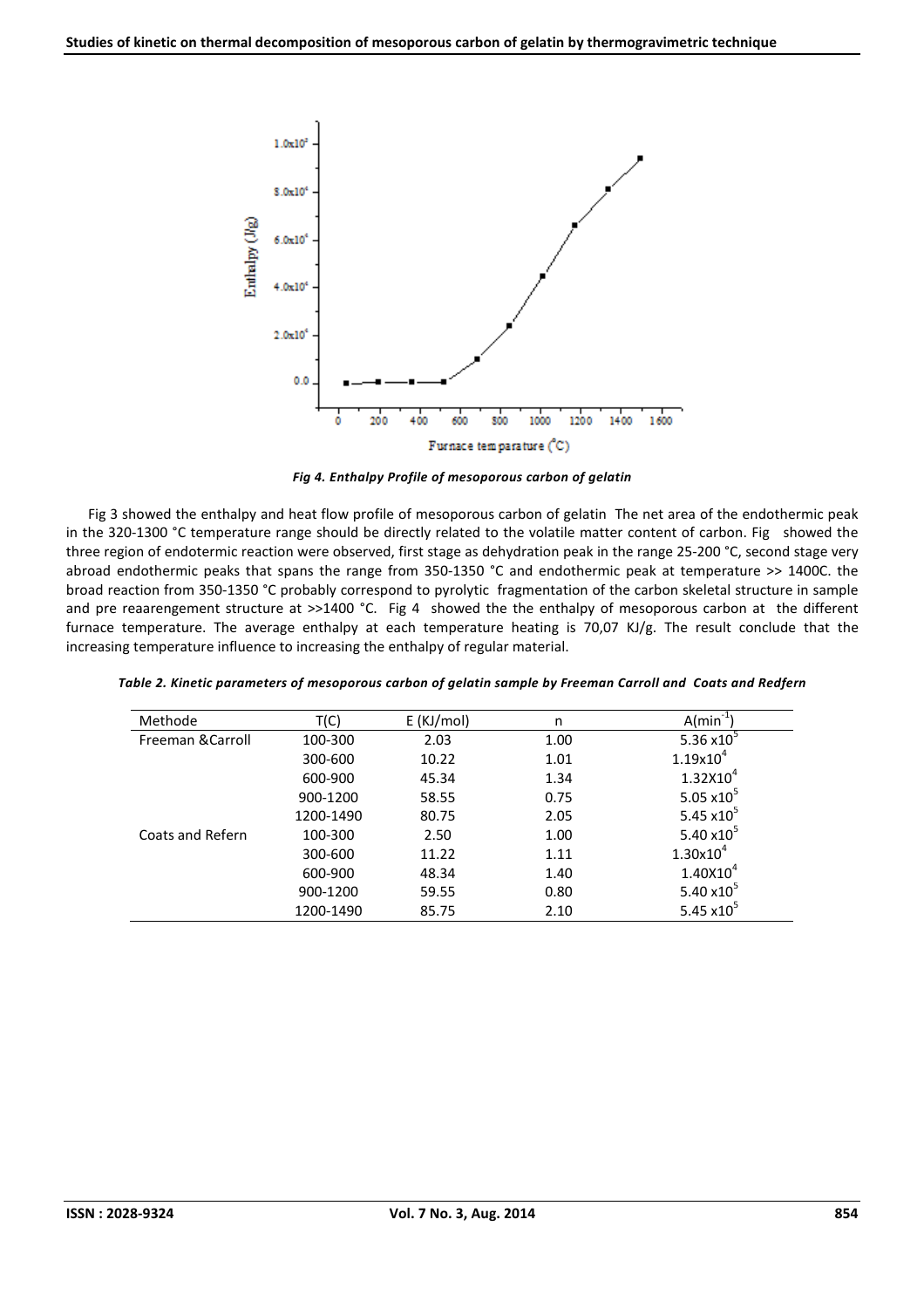

## *Fig 5. Data calculated by using (a) Freeman Carol and (b) Coat and Redfern method from mesoporous carbon of gelatin sample*

The Fig 5 and table 2 showed the calculating result and the plot by freeman carrol and coats redfern method. Both of the plot showed good linearity. The result of both method showed the close value of kinetic parameter. Fig 5 showed the comparison of the kinetic result calculated by different method for a system to the dehydration and carbonization of mesoporous carbon of gelatin. From these calculation it was found that the deviation of computed value of E did not differ by more than 10%. In general observation, the value of E, n and A from Coats and Redfern was higher than Freeman Carrol method due to the different way to describe the fundament equation of kinetic. However, all the correlation coefficient value of kinetic parameter from both method were close each other.

## **4 CONCLUSION**

The kinetic of thermal decomposition of mesoporous carbon of gelatin were investigated using thermogravimetric technique at 25-1400 °C. The mesoporous carbon of gelatin synthesis by using SBA-15 as hard template and gelatin as source of carbo. The decomposition of the mesoporous carbon of gelatin samples proceeds via a two stage reaction , dehydration involving and carbonization. The uniformity of pore size and shape of carbon framework increase the effect of decomposition due to the high stability of mesoporous carbon of gelatin. The kinetic parameter analysis to determined activation energy, order of reaction and parameter factor calculate by Freeman Carroll and Coats and Redfem. The kinetic parameter obtained